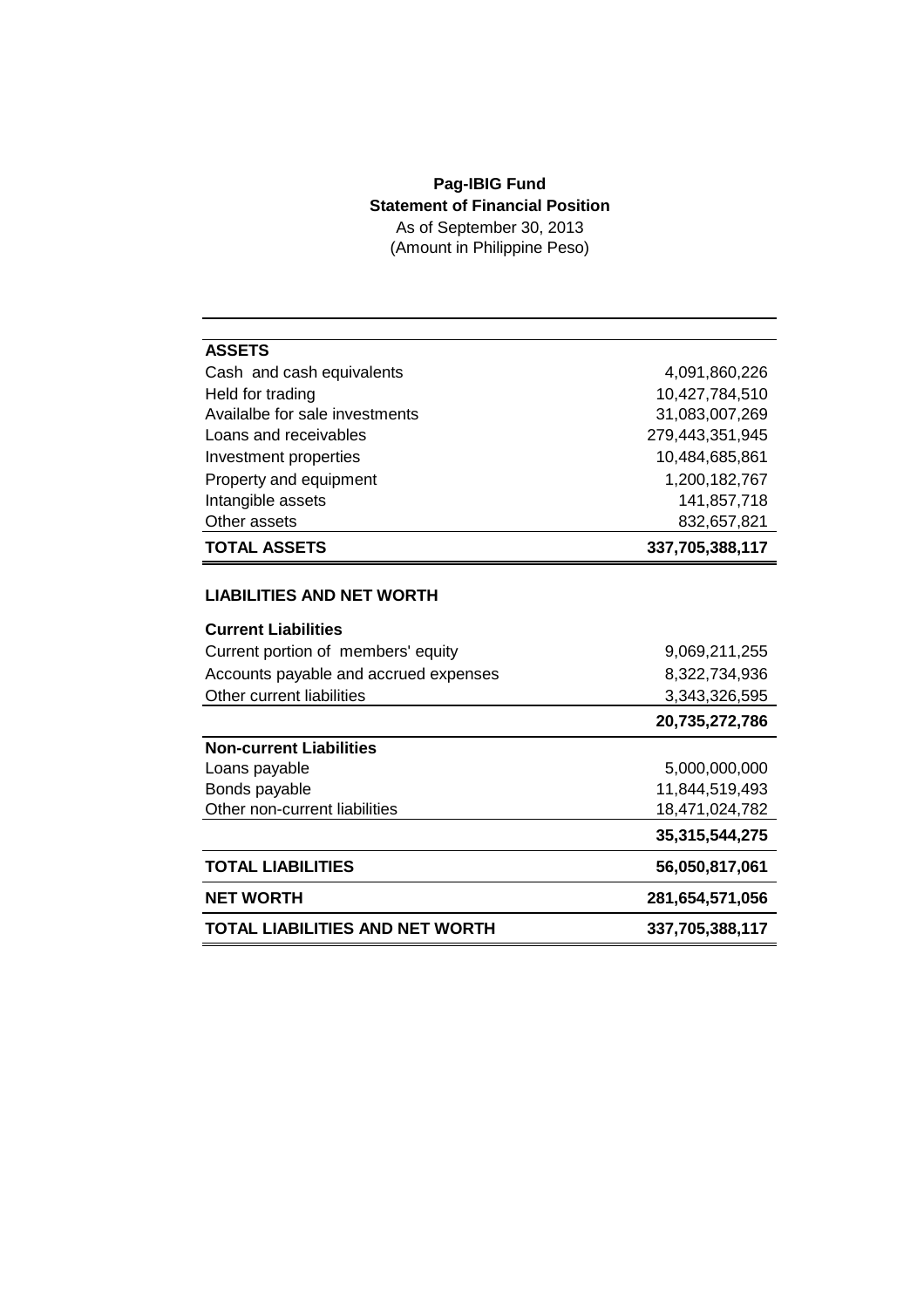## **Pag-IBIG Fund Statement of Comprehensive Income**

For the Period Ended September 30, 2013 (Amounts in Philippine Peso)

| <b>INTEREST INCOME</b>                          |                |
|-------------------------------------------------|----------------|
| Loans and receivables                           | 17,044,439,479 |
| Trading and investment securities               | 1,643,098,766  |
| Deposits with banks and others                  | 28,029,171     |
|                                                 | 18,715,567,416 |
| <b>INTEREST EXPENSE</b>                         |                |
| Loans payable                                   | 177,743,500    |
| Bonds payable                                   | 521,500,575    |
|                                                 | 699,244,075    |
| <b>NET INTEREST INCOME</b>                      | 18,016,323,341 |
| <b>OTHER INCOME</b>                             |                |
| Service fees                                    | 1,574,680,729  |
| Foreign Exchange Gain                           | 161,848,328    |
| Trading and investment securities gains - net   | 293,564,110    |
| <b>Miscellaneous</b>                            | 365,017,320    |
|                                                 | 2,395,110,487  |
| <b>TOTAL OPERATING INCOME</b>                   | 20,411,433,828 |
| <b>OTHER EXPENSES</b>                           |                |
| Provision for impairment and other losses       | 3,174,041,518  |
| Compensation and fringe benefits                | 2,179,706,497  |
| Occupancy and equipment-related costs           | 413,660,088    |
| Foreclosure and acquired asset management costs | 231,861,772    |
| Depreciation and amortization                   | 171,256,108    |
| Miscellaneous                                   | 1,351,257,669  |
| <b>TOTAL OPERATING EXPENSES</b>                 | 7,521,783,652  |
| <b>COMPREHENSIVE INCOME</b>                     | 12,889,650,176 |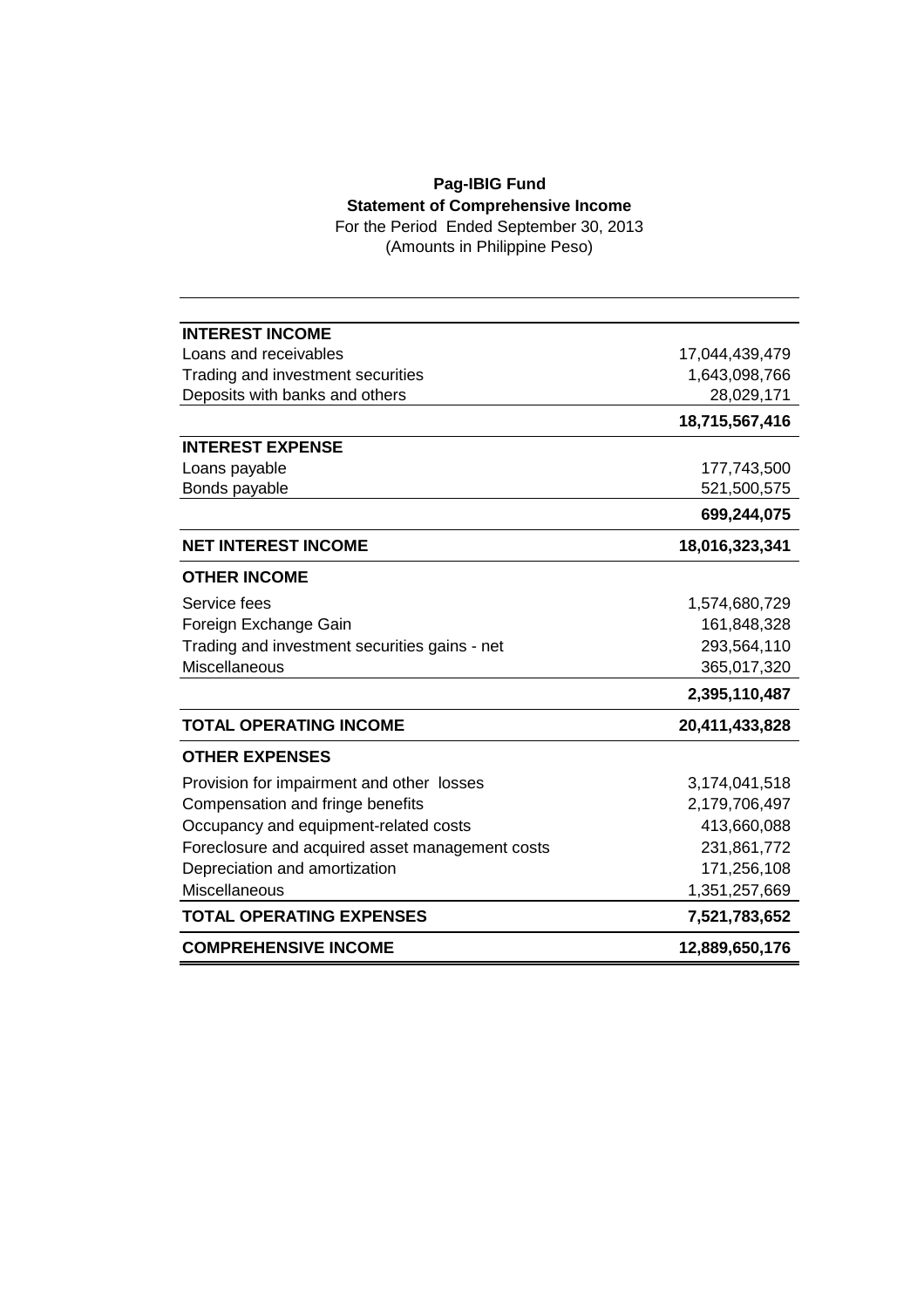## **Pag-IBIG FundStatement of Changes in Net Worth**<br>For the Period Ended September 30, 2013<br>(Amount in Philippine Peso)

|                                                     | <b>Members' Equity</b> | Reserve for<br>Losses    | <b>Donated</b><br><b>Surplus</b> | <b>Retained Earnings</b> | <b>Total Net Worth</b> |
|-----------------------------------------------------|------------------------|--------------------------|----------------------------------|--------------------------|------------------------|
| January 1, 2013                                     | 219,798,281,640        | 163,411,503              | 250,890                          | 35,905,294,252           | 255,867,238,285        |
| <b>Collections of Members' Contribution</b>         | 19,542,545,717         | $\overline{\phantom{0}}$ |                                  |                          | 19,542,545,717         |
| <b>Dividends</b>                                    | 9,276,956,830          | $\overline{\phantom{0}}$ |                                  | (9,276,956,830)          |                        |
| Comprehensive income                                |                        |                          |                                  | 12,889,650,176           | 12,889,650,176         |
| Net movement of HFC/Unclaimed savings/correction of |                        |                          |                                  |                          |                        |
| prior years' errors                                 |                        | 253,778                  |                                  | 978,788,137              | 979,041,915            |
| Provident claims                                    | (7,623,905,037)        |                          |                                  |                          | (7,623,905,037)        |
| September 30, 2013                                  | 240,993,879,150        | 163,665,281              | 250,890                          | 40,496,775,735           | 281,654,571,056        |